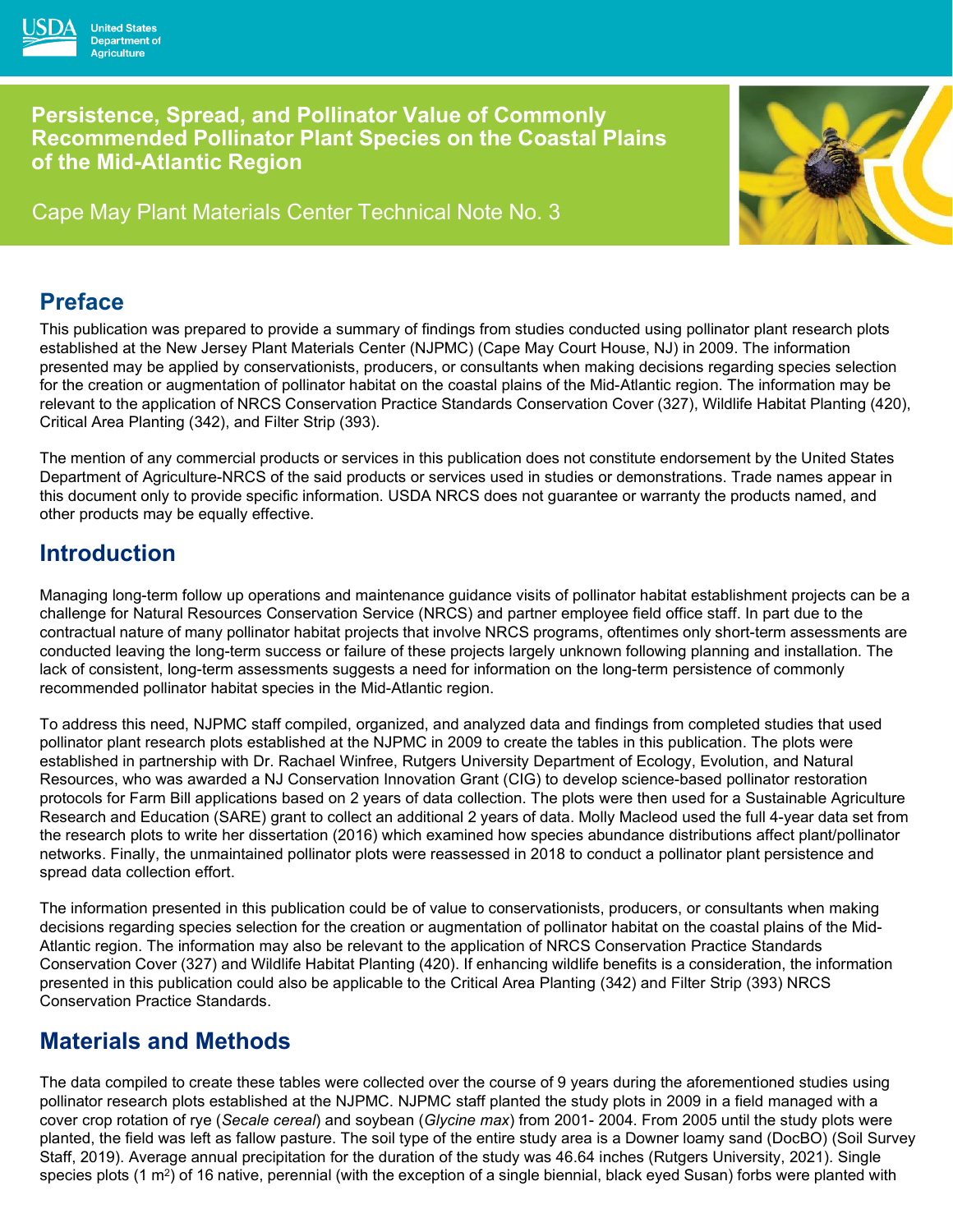9 mature individual plants and replicated six times for a total of 96 plots. Species were selected based on common pollinator habitat recommendations for the Mid-Atlantic region and commercial availability. During the 4 years (2010-2013) of data collection for the CIG and SARE grant projects, the study plots were regularly maintained: weeded, watered, and any pollinator plant losses within the plots were replanted.

Pollinator visitation data was collected following the same procedure for the CIG and SARE projects. Plots were sampled for a 10-minute interval in random order twice a day for 3 days during that plant species' peak bloom period. Researchers netted and collected all flower visiting bees during the sampling periods for identification to the species level. Full details about the collection protocol are described in MacLeod's dissertation (MacLeod, 2016).

After the completion of the CIG and SARE data collection efforts (2013), the study plots were mostly unmaintained with the exception of occasional high mowing to prevent the establishment of woody species. Without maintenance, the pollinator plant species were allowed to either succeed or fail without anthropogenic interference. This hands-off approach was ideal to prepare the pollinator plot study area for a follow up pollinator plant species persistence study examining the longevity and spread of the plant species without regular maintenance. Data were collected from April-August 2018. After 4 years of minimal maintenance, plot delineations were unclear and the corners of all 96 plots had to be located and remarked. Pollinator plant long-term vigor and potential to spread was evaluated by conducting stem counts of each species inside of each plot and outside of but within 1 meter of each plot (Almeyda, 2018). Total stem count data were used to assign long-term vigor ratings to each species (Table 2). Out of plot stem count data were used to determine the potential of each species for spread (Table 3).

## **Discussion**

Table 1 presents the compiled information on bee attractiveness and plant vigor from the CIG and SARE grant data collection efforts and the long-term vigor data collection effort conducted nine years after planting. Columns 4 and 5 exhibit the plant species that displayed the greatest aggregate bee abundance and bee species richness based on the CIG project 2010-2011 data (Macleod and Winfree, 2012). Column 6 exhibits the plant species that were most frequently visited by regionally (New Jersey) rare bee species based on the CIG report and MacLeod's (2016) dissertation. Regionally rare bee species were defined as "those that account for 10% or less of all bee species in the region" for the CIG project (MacLeod and Winfree, 2012). For her dissertation, MacLeod (2016) defined regionally rare bee species as "those present at only 1 or 2 sites out of our total 78 sites" based on existing data sets from Dr. Rachael Winfree's laboratory collected between 2003-2013 from 192 sites. Column 7 exhibits the plant species that were most frequently visited by crop service bee species. For the CIG results, MacLeod and Winfree (2012) defined "crop bees" as 12 bee species responsible for 80% of all crop visits for 14 crop species in New Jersey. In her dissertation, MacLeod (2016) defined "ecosystem service-providing (ES) bees" as 24 bee species responsible for 80% of all crop flower visits for watermelon, cranberry, blueberry, and apple crop flowers in New Jersey.

Table 2 presents the average stem counts for each species within and outside of the study plots. In addition to serving as an indicator of overall plant vigor, this information helps show which species are more likely to spread under the study site conditions. Predicting which species may aggressively spread is especially important information for planners to achieve planting goals when prescribing seed mixes for pollinator habitat creation or augmentation.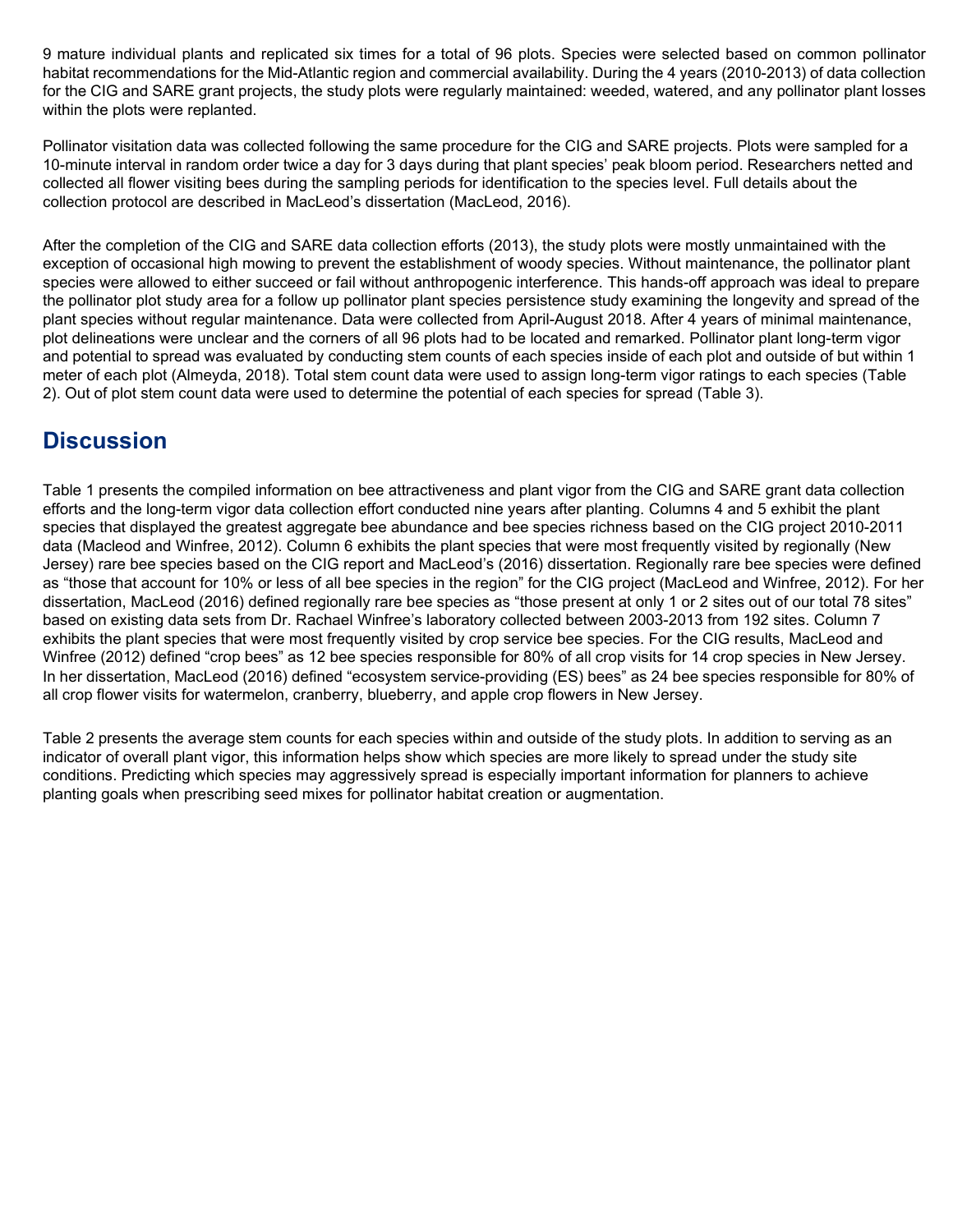| Table 1. Vigor ratings of commonly recommended species for pollinator habitat in the Mid-Atlantic region are based on total<br>stem counts conducted nine years (2009-2018) after planting research plots at the New Jersey Plant Materials Center (Cape<br>May Court House, NJ). Bee attractiveness trait ratings are based on CIG (2010-2011) and SARE (2012-2013) grant studies. |                                |                             |                         |                                  |                                                      |                                        |                                               |  |
|-------------------------------------------------------------------------------------------------------------------------------------------------------------------------------------------------------------------------------------------------------------------------------------------------------------------------------------------------------------------------------------|--------------------------------|-----------------------------|-------------------------|----------------------------------|------------------------------------------------------|----------------------------------------|-----------------------------------------------|--|
| Long Term<br>Vigor<br>Rating <sup>†</sup>                                                                                                                                                                                                                                                                                                                                           | <b>Scientific Name</b>         | <b>Common Name</b>          | <b>Bee</b><br>abundance | <b>Bee</b><br>species<br>variety | <b>Attracts</b><br>regionally<br>rare bee<br>species | <b>Attracts</b><br>crop bee<br>species | <b>No</b><br>significant<br>value<br>reported |  |
| <b>Excellent</b>                                                                                                                                                                                                                                                                                                                                                                    | Pycnanthemum<br>tenuifolium    | narrowleaf<br>mountain mint | X                       | $\mathsf{X}$                     | X.                                                   | X                                      |                                               |  |
|                                                                                                                                                                                                                                                                                                                                                                                     | Euthamia<br>graminifolia       | flat-topped<br>goldenrod    |                         |                                  |                                                      |                                        | X                                             |  |
|                                                                                                                                                                                                                                                                                                                                                                                     | Rudbeckia laciniata            | green headed<br>coneflower  | X                       | X                                |                                                      |                                        |                                               |  |
|                                                                                                                                                                                                                                                                                                                                                                                     | Solidago rugosa                | roughleaf<br>goldenrod      |                         |                                  |                                                      |                                        | X                                             |  |
| Good                                                                                                                                                                                                                                                                                                                                                                                | Oligoneuron rigidum            | stiff goldenrod             | X                       | X                                | $\mathsf{X}$                                         | $\mathsf{X}$                           |                                               |  |
|                                                                                                                                                                                                                                                                                                                                                                                     | Symphyotrichum                 | New England                 |                         |                                  |                                                      | X                                      |                                               |  |
|                                                                                                                                                                                                                                                                                                                                                                                     | novae-angliae                  | aster                       |                         |                                  |                                                      |                                        |                                               |  |
|                                                                                                                                                                                                                                                                                                                                                                                     | Rudbeckia hirta                | black-eyed susan            | X                       | $\pmb{\times}$                   |                                                      |                                        |                                               |  |
| Acceptable                                                                                                                                                                                                                                                                                                                                                                          | Veronicastrum<br>virginicum    | culver's root               |                         |                                  |                                                      | X                                      |                                               |  |
|                                                                                                                                                                                                                                                                                                                                                                                     | Vernonia<br>noveboracensis     | New York<br>ironweed        |                         |                                  |                                                      |                                        | X                                             |  |
|                                                                                                                                                                                                                                                                                                                                                                                     | Eutrochium<br>maculatum        | spotted Joe pye<br>weed     | X                       | X                                | X                                                    |                                        |                                               |  |
|                                                                                                                                                                                                                                                                                                                                                                                     | Asclepias tuberosa             | butterfly milkweed          | X                       | X                                |                                                      | $\mathsf{X}$                           |                                               |  |
| Poor                                                                                                                                                                                                                                                                                                                                                                                | Zizia aurea                    | golden zizia                |                         |                                  |                                                      |                                        | $\sf X$                                       |  |
|                                                                                                                                                                                                                                                                                                                                                                                     | Agastache<br>scrophulariifolia | purple giant<br>hyssop      | X                       |                                  | $\mathsf{X}$                                         |                                        |                                               |  |
|                                                                                                                                                                                                                                                                                                                                                                                     | Penstemon hirsutus             | hairy beardtongue           |                         | $\pmb{\times}$                   | $\pmb{\times}$                                       |                                        |                                               |  |
|                                                                                                                                                                                                                                                                                                                                                                                     | Verbena hastata                | blue vervain                | X                       | X                                | X                                                    | $\pmb{\times}$                         |                                               |  |
|                                                                                                                                                                                                                                                                                                                                                                                     | Symphyotrichum<br>pilosum      | white heath aster           |                         |                                  |                                                      |                                        | X                                             |  |
| <sup>†</sup> Long-term vigor ratings were assigned using specified ranges for average total stem counts from 2018 data: excellent = >99,<br>good = 50-99, acceptable = 10-49, and poor = $0-9$ .                                                                                                                                                                                    |                                |                             |                         |                                  |                                                      |                                        |                                               |  |

Table 2. Average stem counts (within and out of plots) of species assigned a long-term vigor rating of "acceptable" or better are listed in descending order based on "Average Out of Plot Stem Count". Average out of plot stem counts are color coded: green is above average (higher likelihood of spreading), yellow is average, and red is below average (lower likelihood of spreading). Species that received a long-term vigor rating of poor were omitted as survival was too low to assess their potential spread. Stem counts were conducted nine years (2009-2018) after planting research plots at the New Jersey Plant Materials Center (Cape May Court House, NJ).

| <b>Scientific Name</b>       | <b>Common Name</b>       | <b>Average In-Plot Stem</b><br>Count | <b>Average Out of Plot</b><br><b>Stem Count</b> |  |
|------------------------------|--------------------------|--------------------------------------|-------------------------------------------------|--|
| Pycnanthemum tenuifolium     | narrowleaf mountain mint | 75.7                                 | 171.2                                           |  |
| Euthamia graminifolia        | flat-topped goldenrod    | 29.2                                 | 103.8                                           |  |
| Rudbeckia laciniata          | green headed coneflower  | 31.2                                 | 92.5                                            |  |
| Solidago rugosa              | roughleaf goldenrod      | 56.0                                 | 66.7                                            |  |
| Rudbeckia hirta              | black-eyed Susan         | 14.7                                 | 37.3                                            |  |
| Oligoneuron rigidum          | stiff goldenrod          | 40.2                                 | 29.0                                            |  |
| Symphyotrichum novae-angliae | New England aster        | 37.3                                 | 15.8                                            |  |
| Veronicastrum virginicum     | culver's root            | 40.3                                 | 3.3                                             |  |
| Eutrochium maculatum         | spotted Joe pye weed     | 10.3                                 | 2.0                                             |  |
| Asclepias tuberosa           | butterfly milkweed       | 9.7                                  | 1.3                                             |  |
| Vernonia noveboracensis      | New York ironweed        | 18.2                                 | 0.3                                             |  |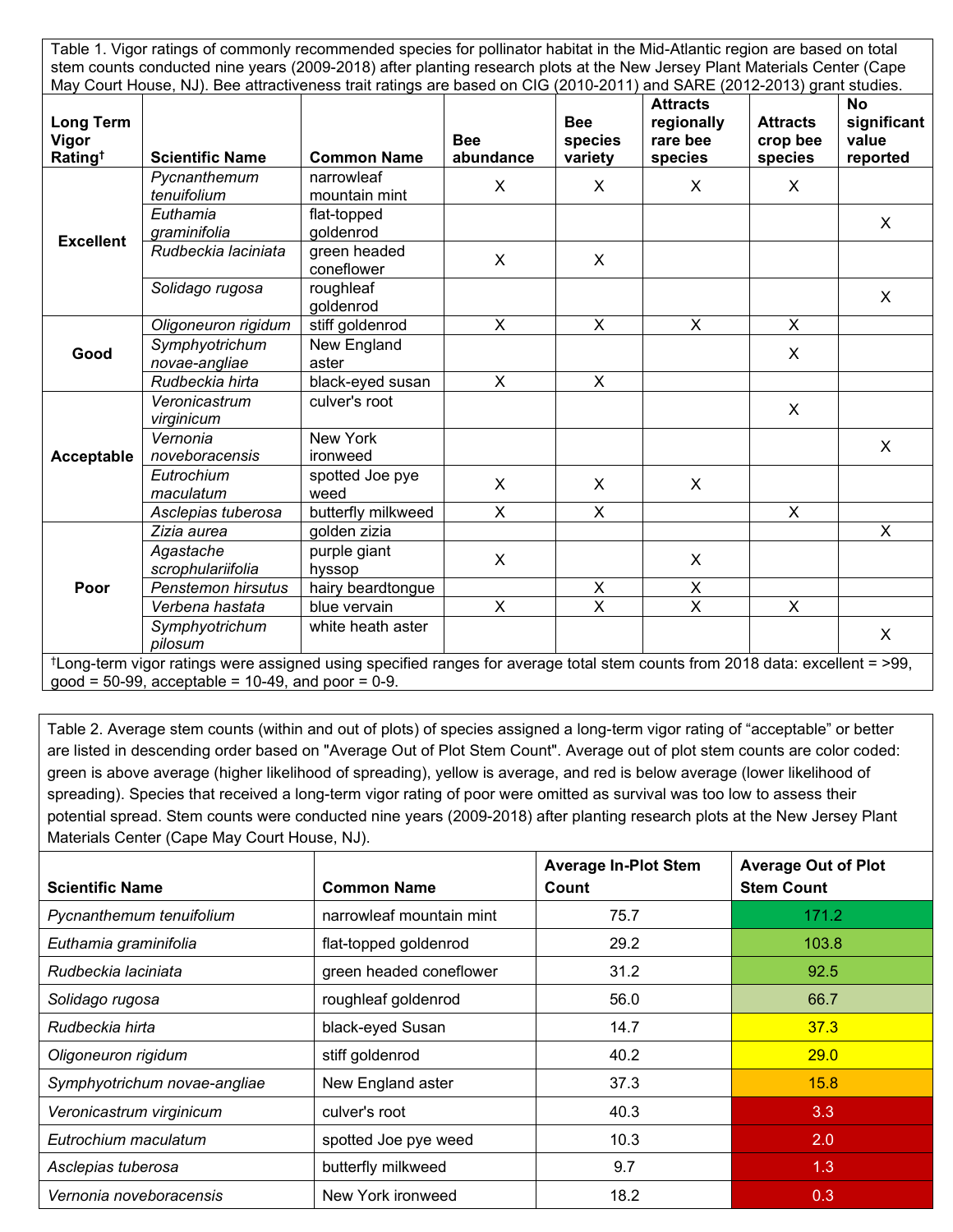# **Conclusion**

It is important to note the limitations of the information presented in this document. The primary caveat in regard to the spread potential and vigor ratings presented here is that they are based on data gathered from study plots that were designed to examine pollinator preference of each plant species (MacLeod et al., 2019). The species list for the CIG study was assembled based on common pollinator habitat recommendations for the Mid-Atlantic region and commercial availability. Meaning that the species examined were not specifically selected for survival at the given study plot site conditions which impacted performance. Taking this into consideration, of the 20 plant species (Appendix 1) included in the CIG study, 4 species were omitted from this report based on their native and wetland indicator statuses. Common St. Johnswort (*Hypericum perforatum*) was not reported on because it is not native to the US and is listed by multiple states as a noxious weed (Sheahan, 2012). The decision to omit swamp milkweed (*Asclepias incarnata*), great blue lobelia (*Lobelia siphilitica*), and New York aster (*Symphyotrichum novi-belgii*) was made based on their obligate wetland indicator statuses which suggest they would be inappropriate species selections for restoration use at the study site location (USACE, 2018). While the wetland indicator status of a species can provide some guidance when assembling a species planting list, insight from local plant experts familiar with the growth habits and environments of native plant species should also be taken into consideration. The superior in plot stem count performance of facultative wetland species (all 6 in the top 10) and inconsistent performances of species with other indicator statuses reinforces the value of gathering information for species selection from other sources in addition to wetland indicator statuses. Although the information presented in this publication may be used to help guide the species selection process for pollinator habitat creation or augmentation, a site-specific plan developed and approved by a local plant expert is recommended.

## **Acknowledgements**

Special thanks to Dr. Rachael Winfree, Rutgers University Department of Ecology, Evolution, and Natural Resources, for partnering with the NJPMC and locating the pollinator research plots for the NJ Conservation Innovation Grant at the NJPMC facility.

Special thanks to Maria Van Dyke (2010), Cornell University Department of Entomology, and Molly MacLeod (2011-2013), Pfizer Director of Science Communications, for monitoring the research plots and collecting and analyzing pollinator data.

Special thanks to Luis Almeyda who collected the pollinator plant persistence data from the research plots in 2018.

Special thanks to all current and former NJPMC permanent and seasonal staff that contributed to the field trials on which this body of work is based.

This publication was reviewed by individuals from the NRCS technical disciplines and specialists from partner organizations. Special thanks to Allen Casey, USDA-NRCS, Greensboro, NC; Kelly Gill, Xerces Society, Columbus, NJ; Brittany Dobrzynski, New Jersey Audubon, Cape May Court House, NJ; Mike Yacovelli, USDA-NRCS, Cape May Court House, NJ; Chris Miller, USDA-NRCS, Cape May Court House, NJ; and Evan Madlinger, USDA-NRCS, Frenchtown, NJ, who served as peer reviewers.

## **Suggested Citation**

U.S. Department of Agriculture, Natural Resources Conservation Service. 2021. Persistence, Spread, and Pollinator Value of Commonly Recommended Pollinator Plant Species on the Coastal Plains of the Mid-Atlantic Region, by Scott Snell. USDA-NRCS State Technical Note. Somerset, NJ.

# **Literature Cited**

Almeyda, L. 2018. Pollinator plant species survival project. Graduate Capstone Project, Stockton University.

- MacLeod, M.K. 2016. How do species abundance distributions influence plant-pollinator networks? [Online]. Available at: https:// rucore.libraries.rutgers.edu/rutgers-lib/49259/ (accessed 3 November 2020).
- MacLeod, M. and R. Winfree. 2012. Developing science-based pollinator restoration protocols for use in Farm Bill conservation programs: Results summary. Rutgers University, Department of Ecology, Evolution and Natural Resources. New Brunswick, NJ.
- MacLeod, M., J. Reilly, D.P. Cariveau, M.A. Genung, M. Roswell, J. Gibbs, and R. Winfree. 2019. How much do rare and croppollinating bees overlap in identity and flower preferences? J. Appl. Ecol. 57:413-423.
- Rutgers University. 2021. Historical Monthly Station Data. [Online]. Available at: https://climate.rutgers.edu/stateclim\_v1/ monthlydata/index.php?stn=281351&elem=pcpn (accessed 29 June 2021). Office of NJ State Climatologist, Piscataway, NJ.

Sheahan, C.M. 2012. Plant guide for common St. Johnswort (Hypericum perforatum). USDA-NRCS, Cape May Plant Materials